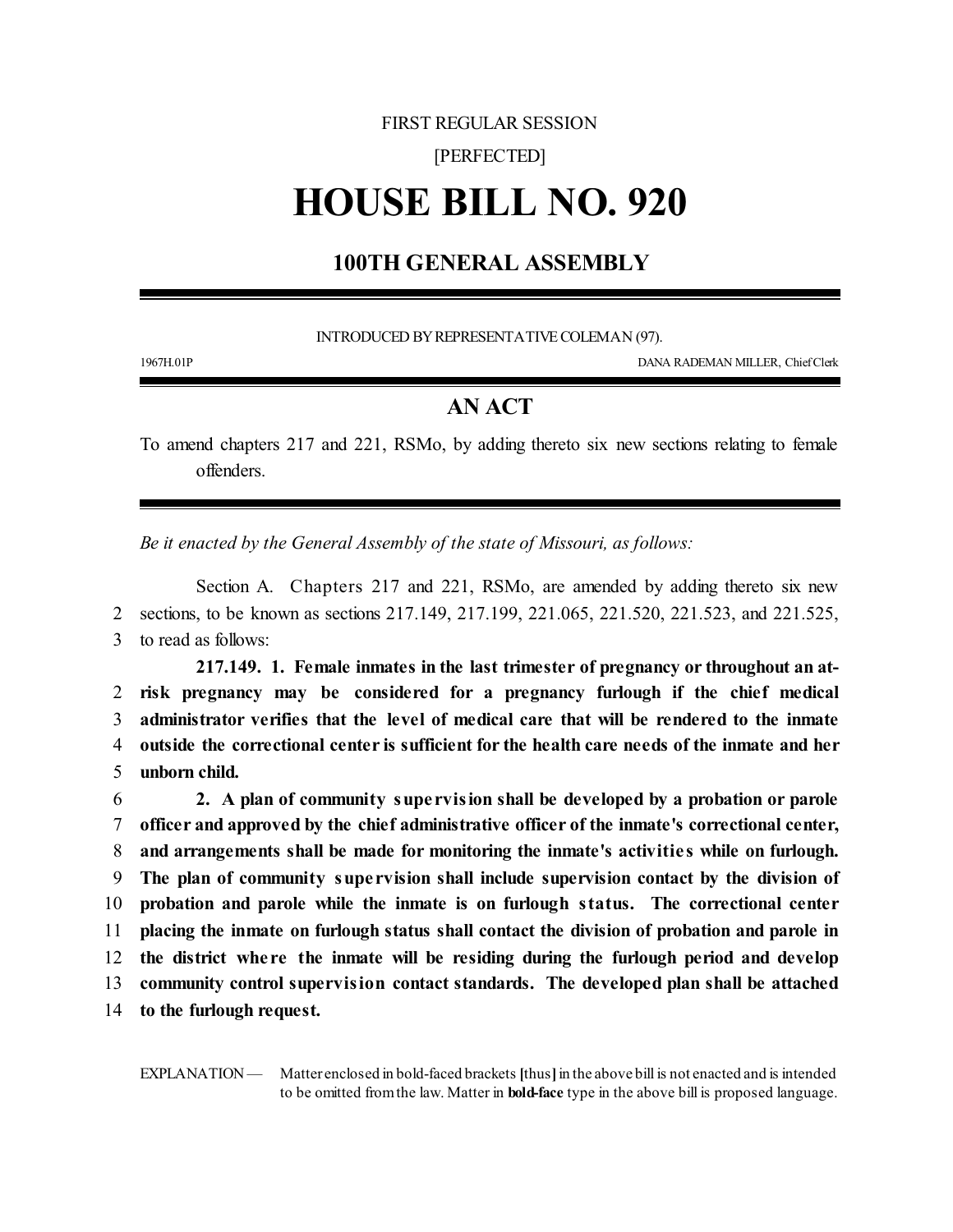$HB 920$  2

 **3. The correctional center placing the inmate on furlough status shall be responsible for the monitoring of the inmate's progress while on the furlough. Monitoring shall include any changes in the inmate's medical condition or any violations of the rules concerning the furlough. Any changes or violations detected shall be reported immediately to the chief administrative officer of the correctional center placing the inmate on furlough. 4. The chief administrative officer of the correctional center is authorized to terminate a pregnancy furlough at any time during the furlough period for noncompliance**

 **with the conditions of the furlough. The pregnancy furlough shall be terminated within one week after a satisfactory six-week postpartumexamination for a vaginal birth or eight-week postpartum examination for a cesarean birth.**

**217.199. 1. As us ed in this section, "healthcare products" include tampons and sanitary napkins.**

 **2. The director shall ensure that healthcare products are available for free to offenders while confined in any corre ctional center of the department, in a quantity that is appropriate for the healthcare needs of each offender. The director shall ensure thatthe healthcare products conform with applicable industry standards.**

**221.065. 1. As used in this section, "healthcare products" include tampons and sanitary napkins.**

 **2. Every sheriff and jailer who holds a person in custody pursuant to a writ or process or for a criminal offense shall ensure that healthcare products are available for fre e to such person while in custody, in a quantity that is appropriate for the healthcare needs of the person. The sheriff or jailershall ensure that the healthcare products conform with applicable industry standards.**

**221.520. 1. As used in this section, the following terms shall mean:**

 **(1) "Extraordinary circumstance", a substantial flight risk or some othe r extraordinary medical or security circumstance that dictates restraints be used to ensure the safe ty and security of a pregnant offender in her third trimester or a postpartum offender within forty-eight hours postdelivery, the staff of the county or city jail or medical facility, other offenders, or the public;**

 **(2) "Labor", the period of time before a birth during which contractions are present;**

 **(3) "Postpartum", the period of recovery immediately following childbirth, which is six weeks for a vaginal birth or eight weeks for a ce sarean birth, or longer if so determined by a physician or nurse;**

 **(4) "Restraints", any physical restraint or other device used to control the movement of a person's body or limbs.**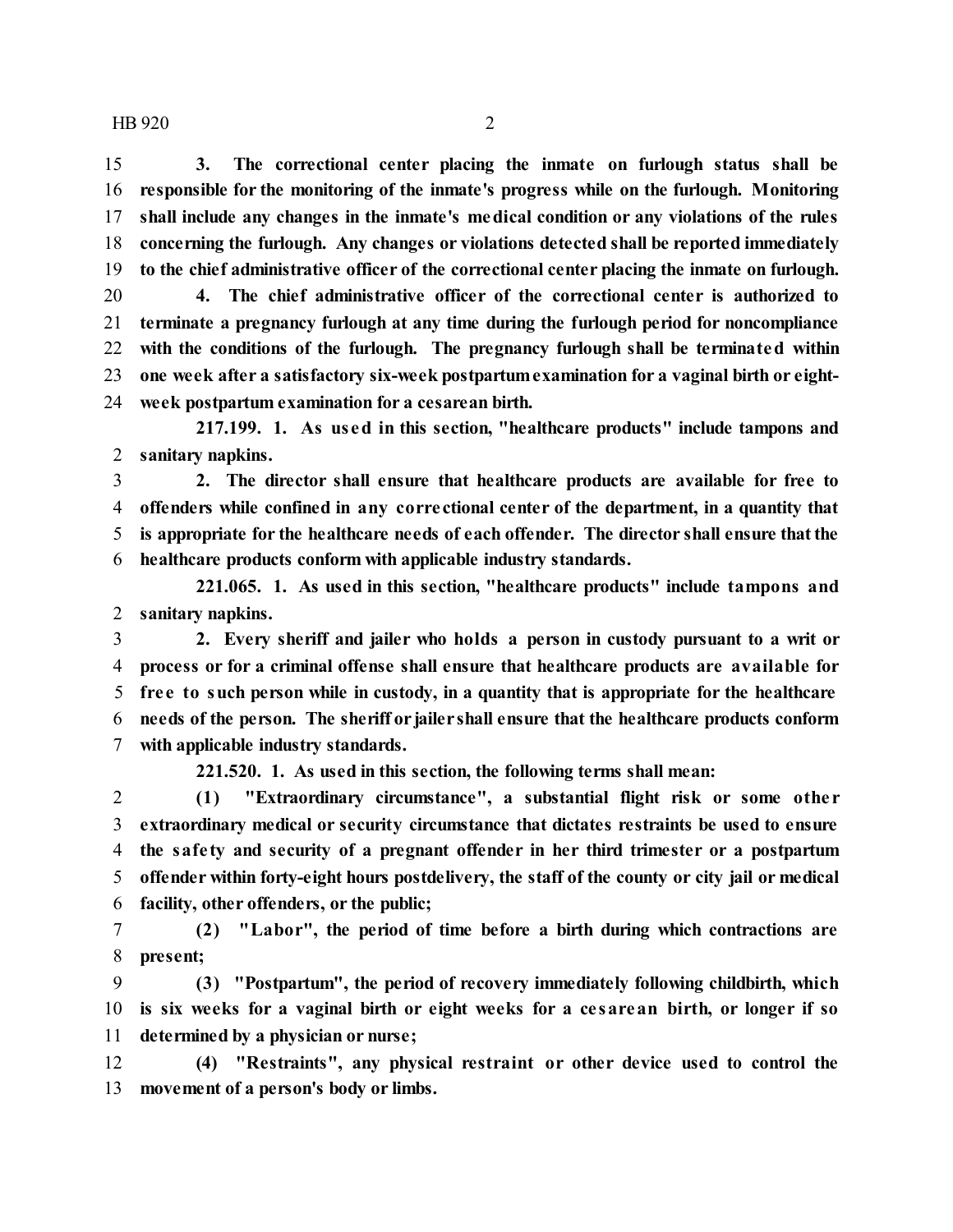$HB 920$  3

 **2. A county or city jail shall not use restraints on a pregnant offender in her third trimester, whether during transportation to and from visits to health care providers and court proceedings or medical appointments and examinations, or during labor, delivery, or forty-eight hours postdelivery.**

**3. Pregnant offenders shall be transported in vehicles equipped with seatbelts.**

 **4. Any time restraints are used on a pregnant offender in her third trimester or on a postpartum offender within forty-eight hours postde live ry, the restraints shall be the least restrictive available and the most reasonable under the circumstance s. In no case shall leg, ankle, or waist restraints or any mechanical restraints be used on any such offender, and, if wrist restraints are used, such restraints shall be placed in the front of such offender's body to protect the offender and the unborn child in the case of a forward fall.**

 **5. If a doctor, nurse, or other health care provider treating the pregnant offender in her third trimester or the postpartum offender within forty-eight hours postdelivery requests that restraints not be used, the sheriff or jailer accompanying such offender shall immediately remove all restraints.**

 **6. In the event a sheriff or jailer determines that extraordinary circumstances exist and restraints are nece ssary, the sheriff or jailer shall fully document in writing within forty-eight hours of the incident the reasons he or she determined such extraordinary circumstances existed, the type of restraints used, and the reasons those re straints were considered the least restrictive available andthe most reasonable under the circumstances. Such documents shall be kept on file by the county or city jail for at least five years from the date the restraints were used.**

**7. The county or city jail shall:**

 **(1) Ensure that employees of the jail are provided with training, which may include online training, on the provisions of this section; and**

 **(2) Inform female offenders, in writing and orally, of any policies and practices developed in accordance with this section upon admission to the jail, and post the policies and practice s in locations in the jail where such notices are commonly posted and will be seen by female offenders.**

**221.523. 1. By September 1, 2019, all county and city jails shall develop specific procedures for the intake and care of offenders who are pregnant, which shall include procedures regarding:**

- **(1) Maternal health evaluations;**
- **(2) Dietary supplements;**
- **(3) Substance abuse treatment;**